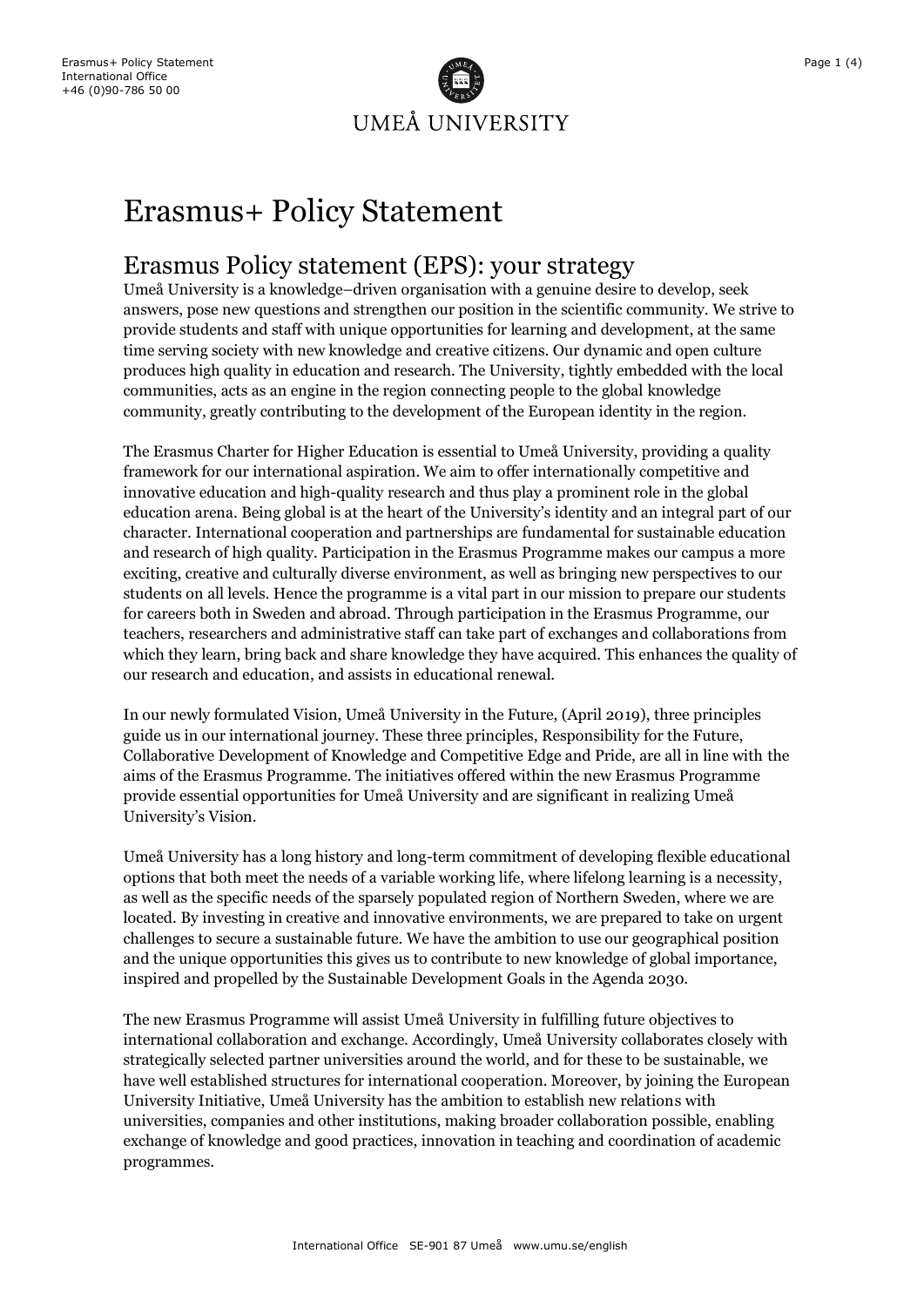

Umeå University is one of Europe's leading universities with regard to innovative and virtual environments. Digitalisation and modernisation are integral parts of our education. A large part of our courses integrates campus and on-line teaching and flexible forms of teaching can thus be carried out regardless of time and space. This provides excellent opportunities for lifelong learning.

Umeå University is characterized by inclusion through providing wide access and participation, equality, diversity and equal opportunities. We provide support and opportunities for students from all cultures and backgrounds and strive to increase the number of students undertaking an international mobility experience.

Umeå University strives to have deep and long-term relationships with businesses and public sectors for knowledge development through collaboration between education, research and innovation. By being involved on a regional, national and international level we provide our students' and staff with the opportunity to engage in global issues.

The priorities for the European Education Area and the aims of the Erasmus Programme will guide us in our work to meet the demands of the future.

**Reflect on the Erasmus actions you would like to take part in and explain how they will be implemented in practice at your institution. Explain how your institution's participation in these actions will contribute to achieving the objectives of your institutional strategy.** 

The Erasmus Programme has been vital for the development of our international engagement at Umeå University. The programme has given us the opportunity to develop an extensive collaboration within research, education and mobility of students and staff with European universities, as well as with universities outside of Europe.

The new Erasmus Programme will assist Umeå University in fulfilling future objectives to engage in both European and non-European strategic partnerships and will offer us a framework to both strengthen established links and initiate new ones.

#### Key Action 1

Using the opportunities within Key Action 1 is fundamental for our university in order to reach our target with globally competent students and staff. It enables us to collaborate with strategically important partner universities as well as organizations that enrich the quality of our education.

Our mobility activities are aimed at all levels of studies and all academic staff engaged in education and research, as well as university staff. To facilitate the possibilities for students, teachers and administrative staff to participate in mobility activities, International Office is working closely with the faculties and departments. In order to ensure full and equitable access to participants Umeå University announces and provides information, both in Swedish and English, through several communication channels.

By offering our students the possibility to both study and to work abroad, we will equip them with a wide knowledge that stems from intercultural awareness, preparing them for a working life in a global world. International staff exchanges provide the opportunity for continuous pedagogic and scientific development, and professional and personal development for our staff.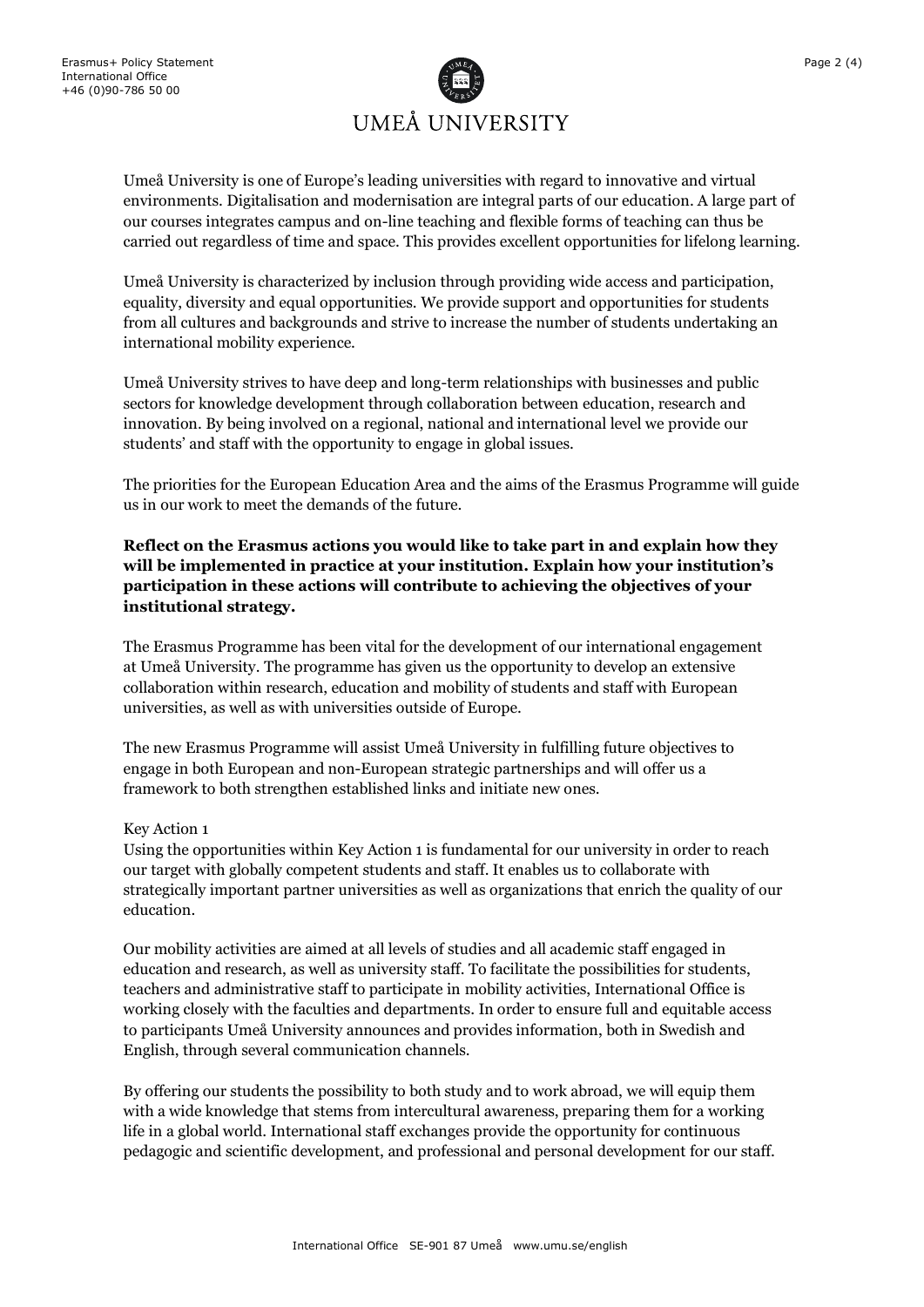

Another objective is to offer a working and teaching environment with international dimension in order to raise the level of educational quality and thus continuously increase our attractiveness as a study and workplace.

International and mobile staff will also contribute to Internationalisation at home, providing students, who cannot study abroad for various reasons, with an international perspective in their education. Over the last few years, Umeå University has expanded the participation within the Erasmus+ International Credit Mobility Programme (ICM). The collaborations have been successful, which has led to more interest at our university to engage in Erasmus+ activities. ICM has opened the door for less represented subject areas, countries and staff categories to join the activities within Erasmus +. During the new programme we see these as good practices for how we can increase our mobility activities, reach new targets and expand our project collaborations.

By offering different types of mobility opportunities for students, such as traineeship and blended mobility, we see the possibility to strengthen our education. This will support us in reaching students that usually do not participate in international mobility. The new mobility initiative targeted for PhD students will enable us to increase the level of mobility activity for this category within the Erasmus Programme. Broader participation of students increases the international perspective, both at home and in general. The new programme will strengthen our already existing cooperation and also make it possible to implement new opportunities.

#### Key Action 2 and 3

During the upcoming programme period we strive to increase our presence in Key Action 2 and 3 projects with the aim of strengthening the quality of our education. Through participation in international cooperation, within Key Action 2 and 3, researchers, teachers and staff will be able to collaborate and with jointly developed structures on departmental, faculty and central level a more strategic approach will be enabled. Participation in Key Action 2 and 3 projects will strengthen our competency and capacity to build successful internationalisation projects with other universities and organisations.

The possibility to engage in the European Universities Initiative means that we will be able to learn and share knowledge, benchmark and develop structures for collaboration giving more students and staff from different discipline areas and backgrounds the possibility and incentive to participate in European /international activities.

The benchmarking and development opportunities within the Erasmus Programme will allow Umeå University to strengthen our position as a leading global university. This can be utilized to make an impact and to influence international policy development in research, innovation and education both in and outside of Europe.

### **What is the envisaged impact of your participation in the Erasmus+ Programme on your institution?**

The Erasmus Charter for Higher Education is a prerequisite for our university to implement strategies for internationalisation and to reach our goals. It will enable us to further strengthen the integration of research and education through internationalisation in accordance with our vision statement.

Some objectives in Umeå University's Vision are: